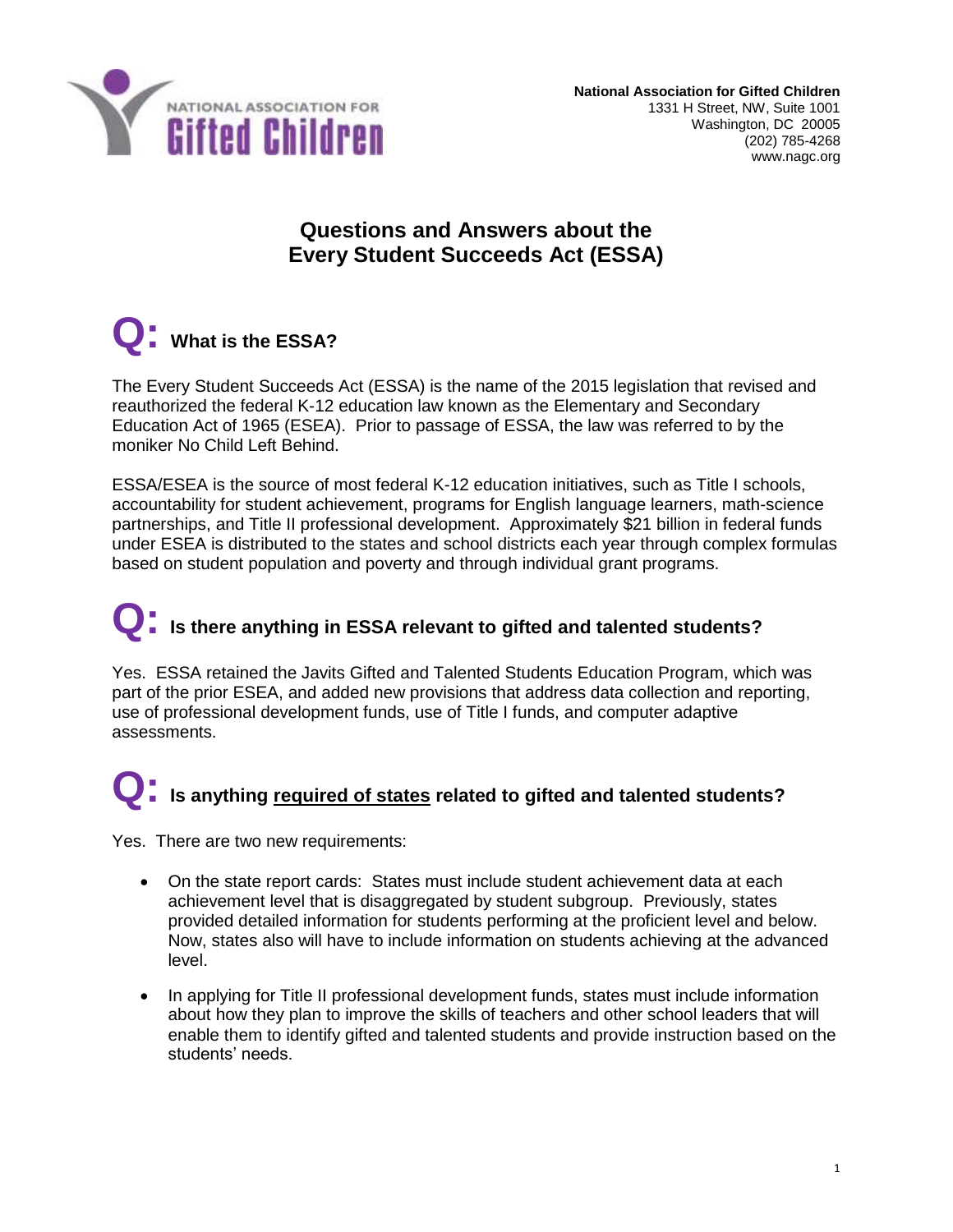# **Q: Is anything required of districts related to gifted and talented students?**

Yes. There are two new requirements:

- Districts ("local education agencies" in ESSA) must collect, disaggregate, and report their student achievement data at each achievement level, as the states are required to do.
- Districts that receive Title II professional development funds must use the money to address the learning needs of all students. ESSA specifically says that "all students" includes gifted and talented students.

### **Q: What about the Javits program?**

The Javits program, which has been operating since 1988, was retained in ESSA. The program focuses grant funds on identifying and serving students who are traditionally underrepresented in gifted and talented programs, particularly minority, economically disadvantaged, English language learners, and children with disabilities in order to help reduce gaps in achievement and to encourage the establishment of equal educational opportunities for all students. In addition, the Javits program funds a national research center on gifted education and when funding permits, also funds grants to states to improve the ability of elementary and secondary schools to meet the special educational needs of gifted and talented students. As with other grant programs, Congress must provide funding for the Javits program each year. Information about the current group of grantees is available on the NAGC website.

### **Q: What else is noteworthy in ESSA?**

There are several other provisions in ESSA that support gifted and talented students:

- For the first time, ESSA specifically notes that districts may use Title I funds to identify and serve gifted and talented students.
- ESSA now allows states to use computer adaptive assessments as the format for state assessments used for accountability purposes and authorizes grant funding to states to develop such assessments.
- Districts may use their Title II professional development funds to provide training on gifted education-specific instructional practices, such as enrichment, acceleration, and curriculum compacting.

### **Q: When do the new provisions go into effect?**

The 2016-2017 school year is a big transition year. Applications for Title I and other formula grants will begin July 1, 2016; other federal grant programs will go into effect in October 2016. State accountability plans will go into effect in the 2017-2018 school year.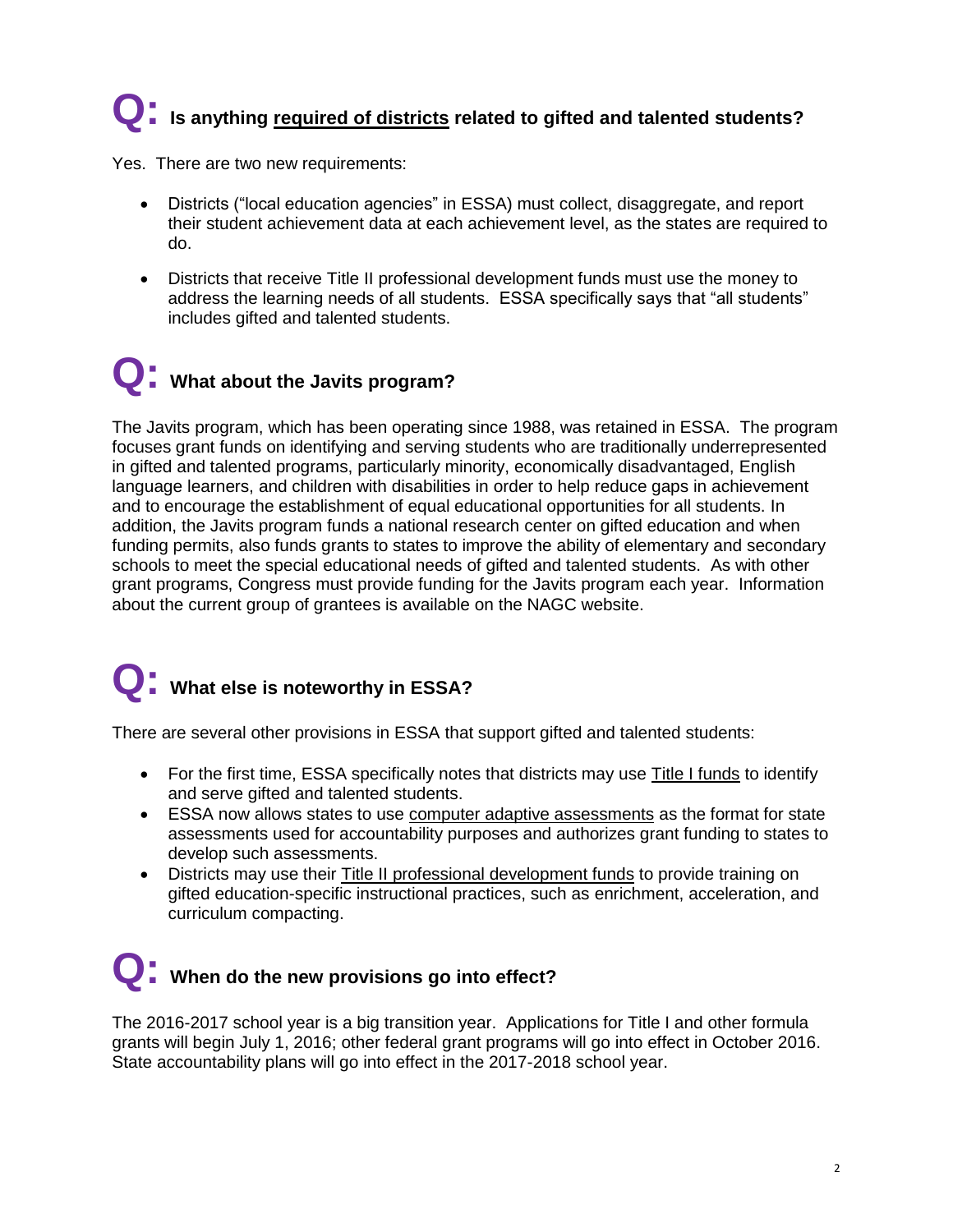# **Q: Now that the new law has been passed, what should advocates be doing?**

There is much education and advocacy to be done to ensure that state and local education policy makers understand the new requirements and that the new ESSA provisions are implemented as effectively as possible to yield the positive changes that advocates are seeking.

#### **(1) Advocate for Effective Professional Development**

 State-level advocates will want to meet with the state education agency staff responsible for Title II of ESEA/ESSA to discuss the state Title II Plan and the ways in which it can be modified to effectively implement the new requirement to ensure that teachers and others in the schools are able to identify and serve gifted and talented students.

A state's gifted education advisory committee also may be involved in the discussion or make recommendations to the state education agency, so it is important that the advisory committee is also knowledgeable about the changes to the law and is in sync with advocates about recommended changes.

 Local advocates will need to determine if their local school district receives Title II professional development funds. Those districts that receive Title II money are now required to use the funds, in part, to address the learning needs of gifted and talented students. Advocates will want to ensure that the district develops specific plans for its Title II funds to meet this requirement. Advocates may want to share the new language from ESSA that allows districts to use their Title II funds to provide training on gifted education-specific instructional practices, such as enrichment, acceleration, and curriculum compacting.

### **(2) Educate on the Use of Title I Funds to Support Gifted Students**

- State-level advocates will want to be sure that state Title I officials are familiar with the new provision that allows districts to identify and serve gifted and talented students with their Title I funds. Gifted education advocates might also want to ensure that Title I officials across the state are familiar with the knowledge and skills teachers need to identify and support gifted students in the classroom.
- Nearly every school district in the nation receives Title I funds, submitting a plan to the state education agency to receive funds, which are calculated based on the percentage of low-income students served. Local gifted education advocates will want to be sure to share with district officials the new language in ESSA that allows districts to use their Title I funds to identify and serve low-income gifted and talented students and share strategies teacher may employ to provide appropriately challenging instruction.